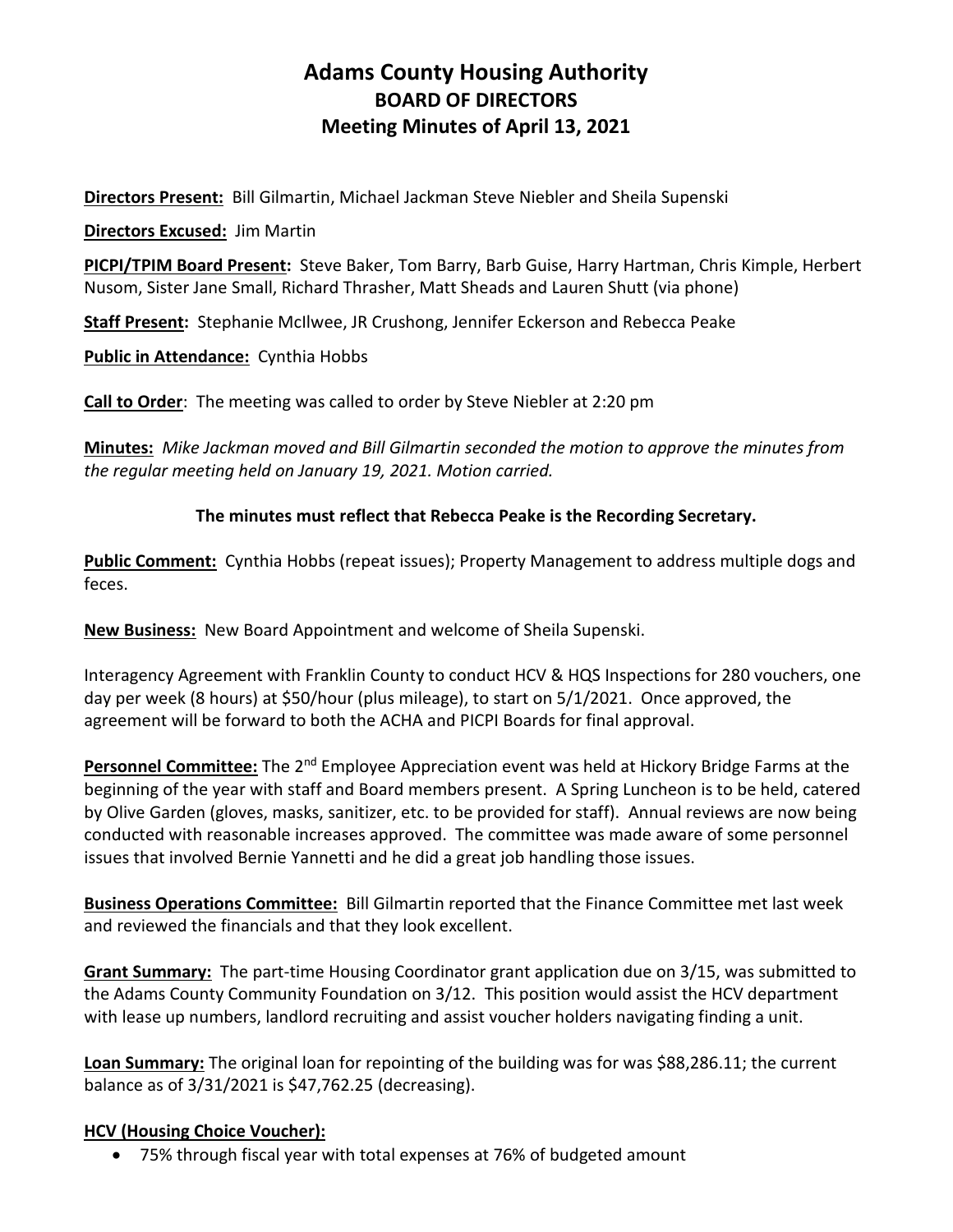- Cash flow YTD is good at \$177,134.00
- 610 Available vouchers; 509 total vouchers (under contract)
- 187 on waiting list; 37 applicants currently being processed. Starting to pull twice a month.
- 17 vouchers issued, but not yet leased
- 28 new admissions YTD
- 61 HQS inspections completed (January-March)
- 26 FSS participants; 22 accounts with escrow balances (11 active)
- Starting to pull new participants off of the waitlist

#### **Harold Court:**

- 75% through fiscal year with total expenses at 65% of budgeted amount
- Cash flow YTD is \$35,410.00.
- 96% occupancy year to date; currently one vacancy
- 82 applicants on waiting list; healthy
- Maintenance costs are increased due to the purchase of 3 HVAC units and associated parts in September 2020.
- Can now evict for non-rent issues.
- Residents have a 5-8 year average, with some 20+ year residents.

## **McIntosh Court:**

- 75% through fiscal year with total expenses at 57% of budgeted amount;
- Cash flow YTD is \$18,187; excellent numbers
- 84% occupancy year to date; currently one vacancy (units are hard to fill due to location)
- 29 applicants on waiting list; 10 2-bedrrom and 19 3-bedroom
- Mortgage is almost paid off, but need to keep subsidy in place; have waited over a month to find out who new USDA rep is for this property for guidance with this process.

# **Supportive Housing Program:**

- Was HUD Transitional Housing program; no more funding. This property is straight rental, with homeless requirement.
- 75% through fiscal year with total expenses at 87% of budgeted amount
- Cash flow YTD is \$4,463
- 86% occupancy year to date
- 1 vacancy
- Operating costs (maintenance and utilities) are high (at 100%) due to cost of preparing two units for rent after turnover

# **Management Financials:**

- Numbers are where they should be.
- 75% through the fiscal year with total expenses at 72%.
- Cash flow YTD is \$46044.
- Income is from management fees and HCV fees (20% and \$7.50 for accounting). Expenses look high due to grant disbursements.

# **Old Business:** None

No Executive Session was needed.